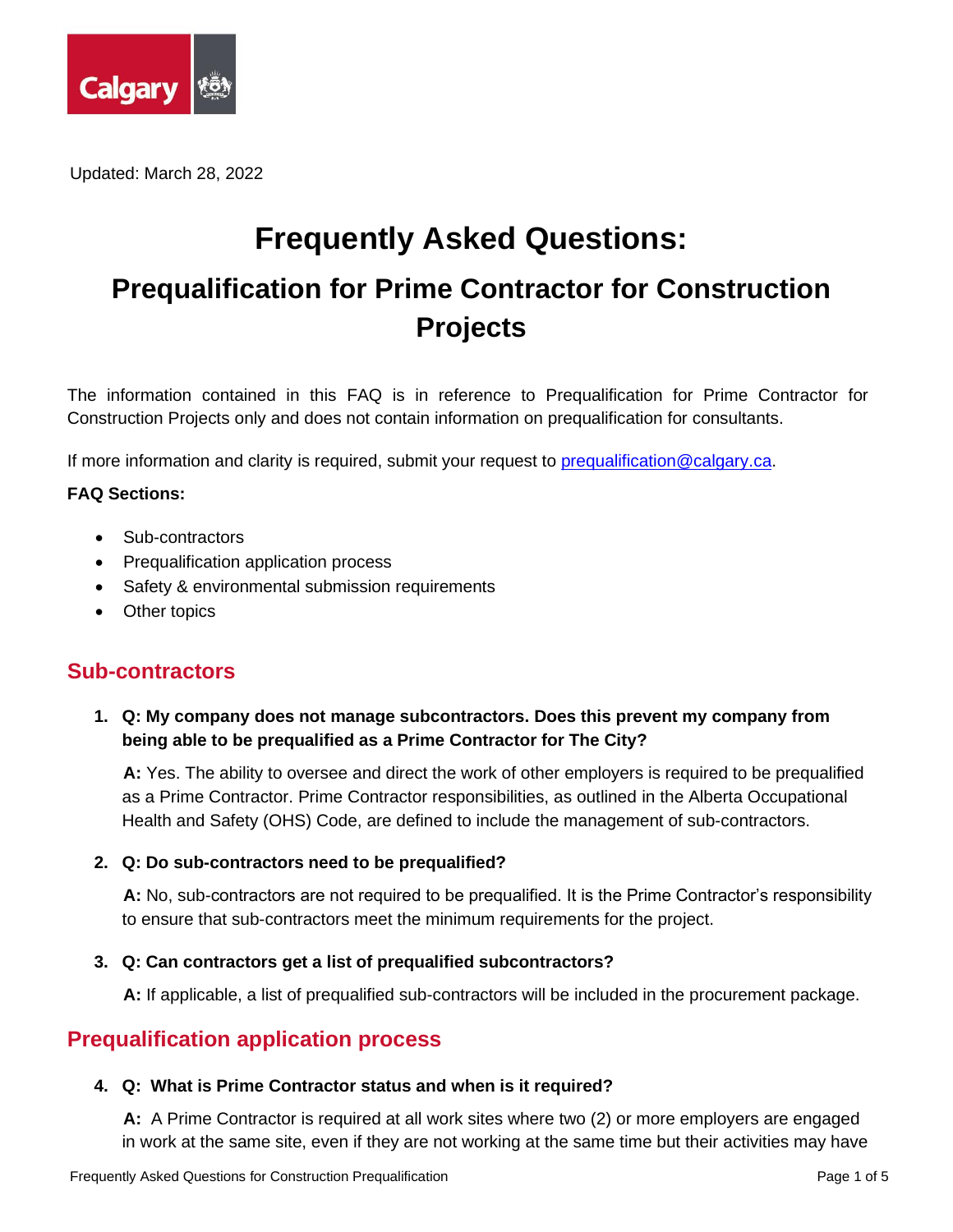an impact on each other or are interrelated. The contractor counts as an employer, as does each self-employed worker and as can the owner. The prime contractor is responsible for:

- Monitoring activities to ensure that a work site's health and safety system is functioning properly;
- Coordinating internal health and safety systems of multiple employers;
- Coordinating effective communication in relation to health and safety at the work site;
- Ensuring that the Alberta OHS legislation is complied with on the work site, including, but not limited to:
	- $\circ$  Required first aid services, equipment and supplies are available at the work site;
	- o Equipment erected or installed by or on behalf of the Prime Contractor complies with requirements of the OHS Code as if the Prime Contractor was the employer;
	- $\circ$  Any employer on a work site is made aware of any existing or potential work site hazards that may affect that employer's workers;
	- o Investigating serious injury incidents: and
	- o Managing controlled products.

*Reference:* Alberta Occupational Health & Safety Act, Regulation and Code and Alberta Occupational Health & Safety Bulletin for The Prime Contractor.

# **5. Q: How do I become a Prime Contractor and where is the information for qualifying located?**

**A:** For City projects, a City representative will review a Contractor's safety plans and procedures to verify that the Contractor has done its due diligence and to ensure the Contractor can take over Prime Contractor responsibilities. Once this review has been completed satisfactorily, a City representative will then formally turn-over Prime Contractor status to the Contractor, by completing the necessary forms with the Contractor.

Further information regarding prequalification is located on Calgary.ca:

[http://www.calgary.ca/CA/fs/Pages/Bid-and-Vendor-Information/Prequalification-for-Construction-](http://www.calgary.ca/CA/fs/Pages/Bid-and-Vendor-Information/Prequalification-for-Construction-Prime-Contractor.aspx)[Prime-Contractor.aspx](http://www.calgary.ca/CA/fs/Pages/Bid-and-Vendor-Information/Prequalification-for-Construction-Prime-Contractor.aspx)

If more information is required, or there are further inquiries, contact: [prequalification@calgary.ca.](mailto:prequalification@calgary.ca)

# **6. Q: If a completed project fits multiple categories, can contractors use it in multiple categories for their application?**

**A:** Yes. If a completed project represents multiple categories within the prequalification package, the company may include that project as the project experience reference for the applicable categories. The project description within the reference should capture the work that was completed specific to the applicable category.

*Example:* The project has a road construction component and a landscape construction component. The reference that is given in the road construction section should detail the work completed for road construction in the description section of the project experience template. The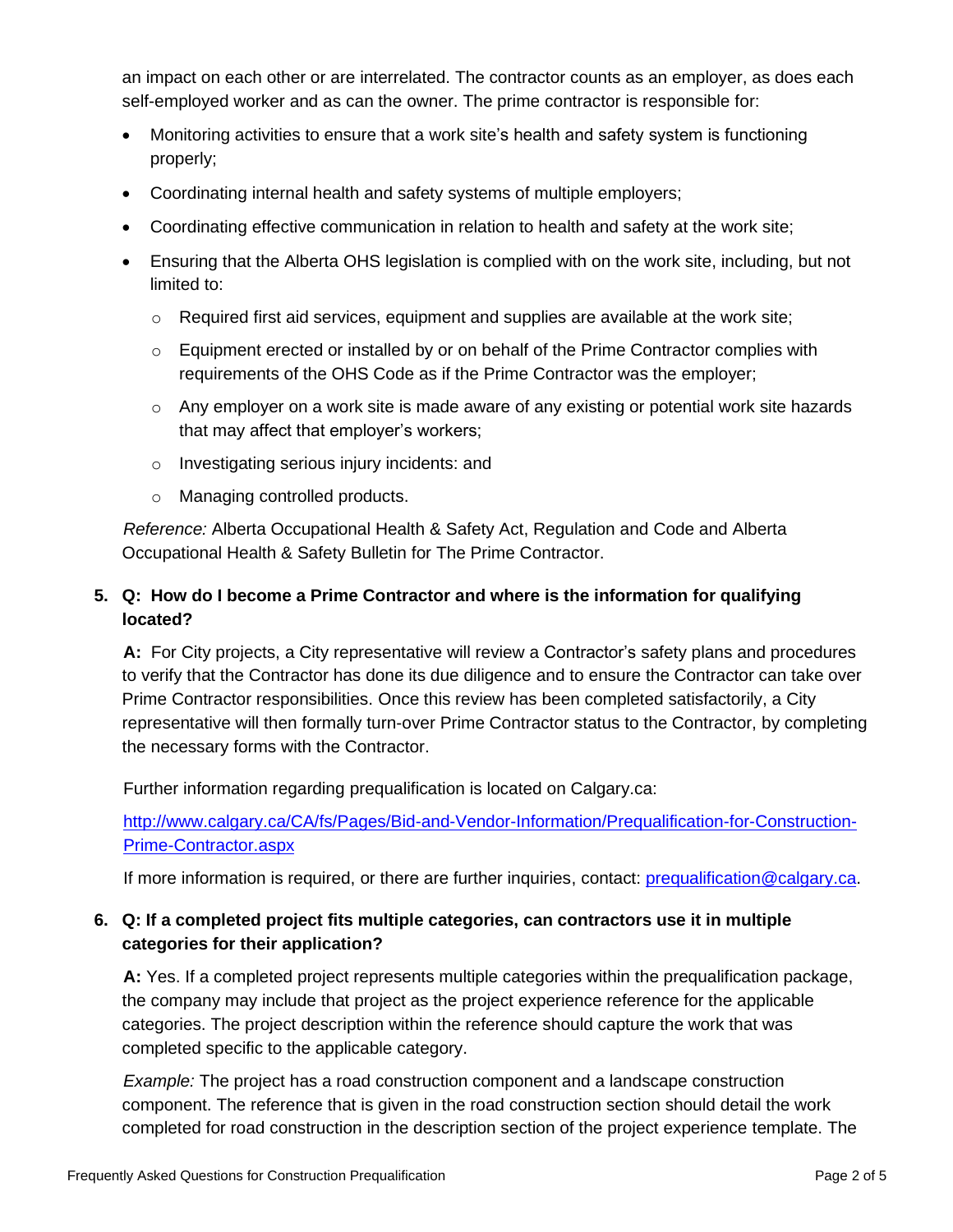reference that is given in the landscape construction section should detail the landscape construction work in the description section of the project experience template.

# **7. Q: Do companies that are prequalified in one (1) category have to re-apply to add another category?**

**A:** It is not necessary to go through the full prequalification process. However, any contractor applying for an additional category must provide additional information related to that category. They must complete the application form for the new category(ies) and provide information on previous-related project experience.

The following is required:

- Schedule A Commercial Requirements.
- Schedule D List of Technical Categories (indicating additional category(ies) ONLY).
- Schedule (E-O) Schedule for category(ies) prequalification is being requested for.
- Schedule P Project Experience Template for each category prequalification is being requested for.
- Schedule Q Annual Contract Dollar Value for each category prequalification is being requested for.
- Schedule R Submission Form.

Copies of company's current:

- Business License;
- Certificate of Insurance; ensure an endorsement to each of the insurance policies set out in subsection 13.1 of Standard General Conditions.
- Certificate of Recognition (COR);
- Alberta WCB Letter; and
- Corporate Registry Search within last 30 days of submission.
- **8. Q: How can I improve my submission to speed up the evaluation process?**

**A:**

- Ensure your submission clearly and precisely addresses all stated requirements;
- Ensure any supporting documentation is provided and adheres to the applicable legislation; and
- Return clarifications being requested by the evaluation team within 15 business days from the date of the request.

### **9. Q: Why do Contractors require three (3) examples of projects in the last three (3) years to qualify as a Prime Contractor with The City?**

**A:** If contractors are not actively fulfilling the obligations associated with being a Prime Contractor, they are not demonstrating the required level of experience and expertise to allow The City to confidently assign Prime Contractor as defined in the Alberta Occupational Health & Safety legislation.

### **10. Q: Can my company work for The City without being prequalified as a Prime Contractor?**

**A:** Yes. Your company may be eligible to be contracted by The City in the following circumstances: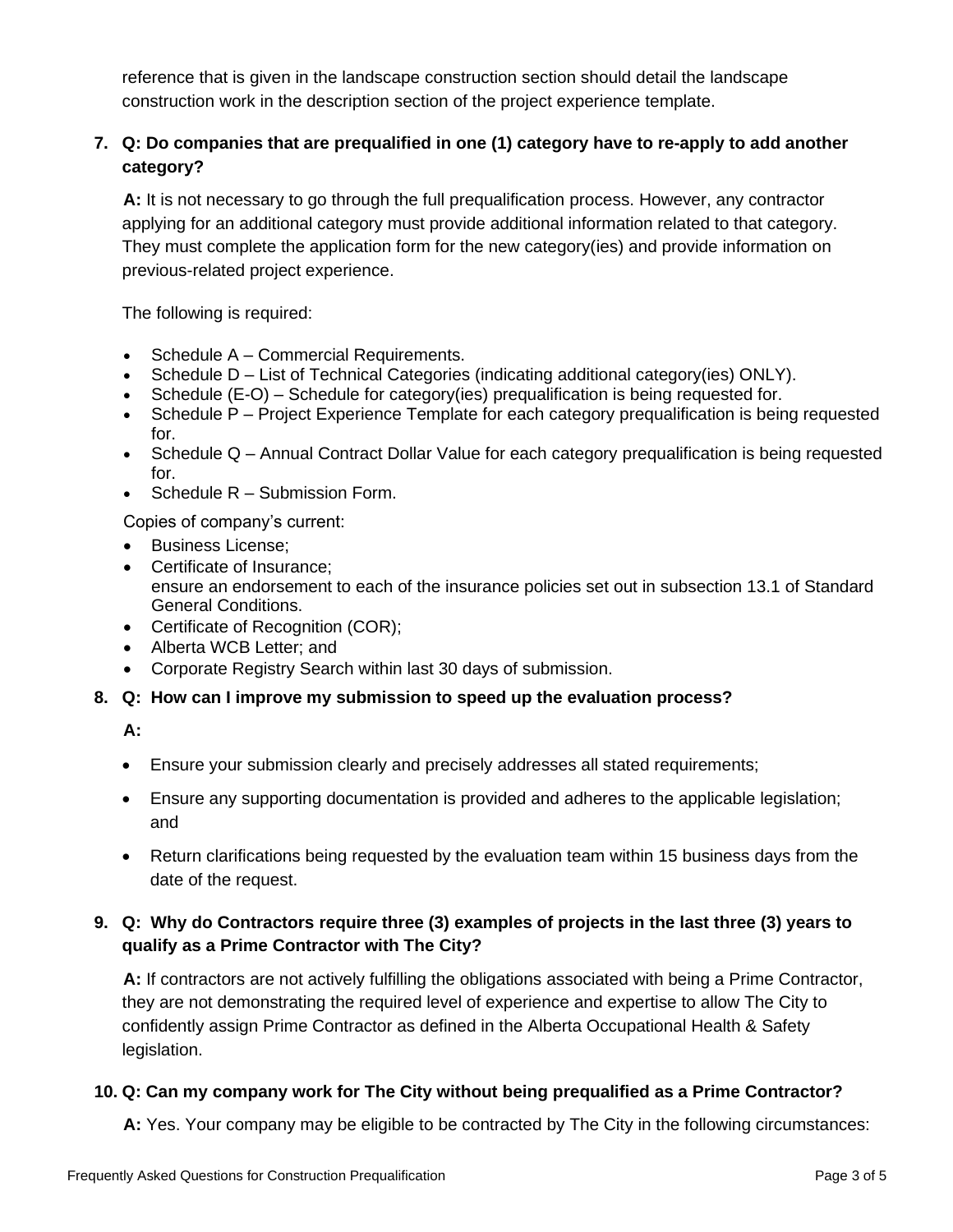- When no Prime Contractor is required;
- When The City retains Prime Contractor accountabilities;
- When another Prime Contractor contracts the services of your company as a sub-contractor.

# **Safety & Environmental Submission Requirements**

# **11. Q: My company has a valid Certificate of Recognition (COR) and Workers' Compensation Board (WCB) Insurance. Why are we being asked to provide additional information?**

**A:** There are four (4) elements of the prequalification requirements: Commercial (Schedule A), Safety (Schedule B), Environmental (Schedule C) and Technical (Schedules D through O). COR and WCB are only two (2) portions of the Schedule B (Safety) section. The Schedules B and C (Safety and Environmental) evaluation includes a review of your company's supporting documentation against selected parts of the Alberta OHS Code, applicable legislation and City policy.

# **12. Q: My company is based out-of-province or out-of-country. Will my jurisdiction's COR and WCB equivalencies be recognized by The City?**

**A:** The City will review out-of-province and out of country applications, but it is the responsibility of the applicant to demonstrate equivalency.

# **13. Q: How can contractors know the difference between environmental requirements for short term vs. long term projects?**

**A:** The duration of the project can help determine what is considered short term vs. long term. A Contractor should review the project documents to gauge the duration of a potential project. If the Contractor chooses to use a different practice or procedure, depending upon the length of a project, they must capture this in the standard operating procedures they submit for review in the prequalification process.

# **14. Q: How much is a Prime Contractor expected to know its sub-contractor's environmental procedures?**

**A:** The purpose of Prime Contractor status is to place responsibility and accountability for the work site in the hands of the Contractor and allow them to manage the site as they see fit. Key parts of the prequalification process are environmental stewardship and safety performance. When the Prime Contractor is managing the site, they are responsible, at a minimum, for ensuring that the environmental and safety performance meets the standards set out in their prequalification. If the subcontractor's standards exceed the Prime Contractor's, there is no issue. The Prime Contractor is responsible for vetting the subcontractors to ensure they meet all applicable standards of safety and environmental legislation. If they do not meet the Prime Contractor's standards, the Prime Contractor is responsible for educating the sub-contractors on their standards and ensuring they are adhered to.

# **15. Q: My company does not perform work that has an environmental impact. Why are we being asked to provide explanations and documentation relating to things like spill response or erosion and sediment control?**